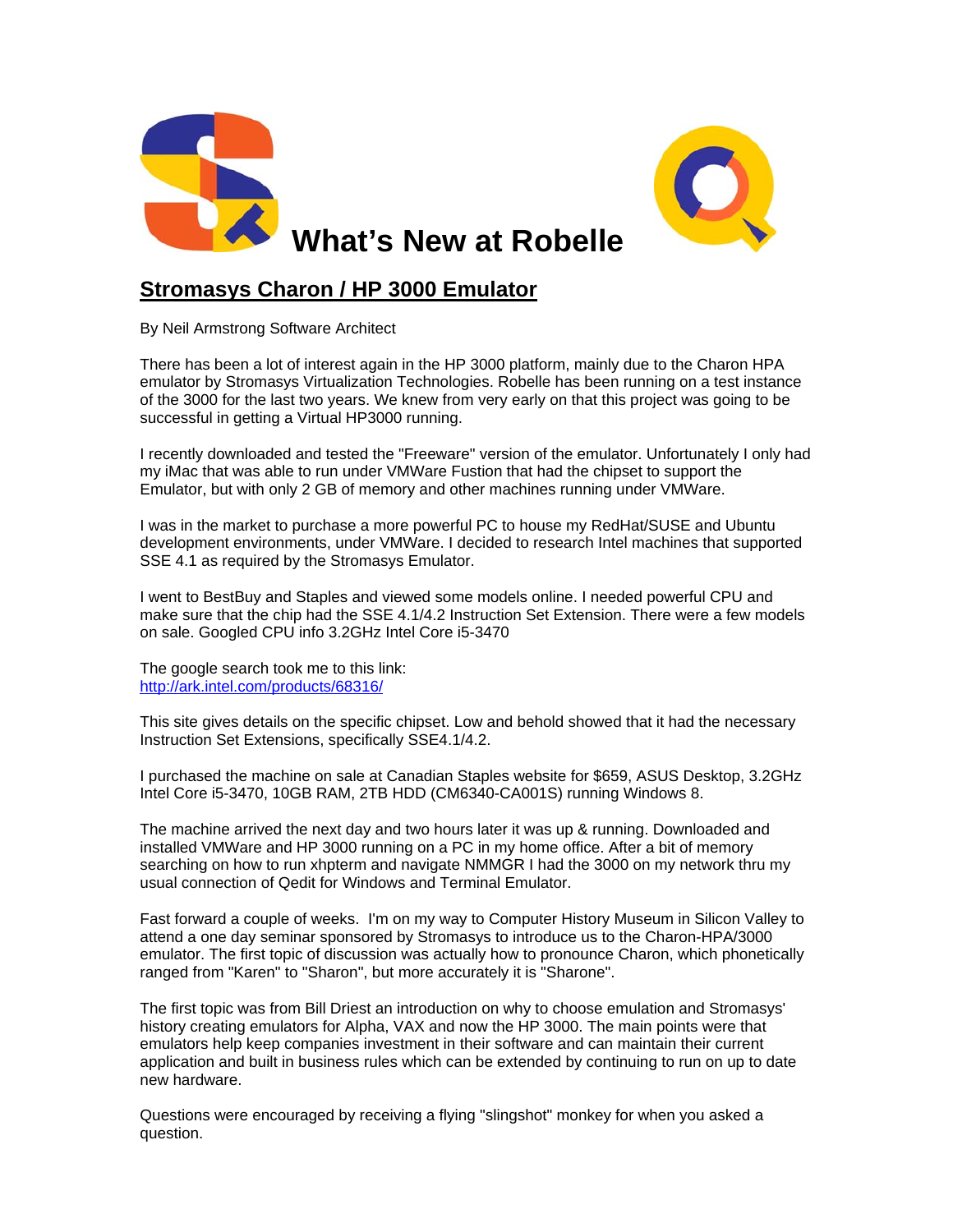

Paul Taffel was next, a long time HP3000 expert whose worked for such companies as Quest (Netbase), Vesoft (MPEX and Security/3000), Orbit (Backup Plus) and others. Paul was a great choice for Stromasys as he's been a long time systems programmer, has worked with many different companies and brings a broad range of experience.

Paul gave a detailed talk on first the Freeware version of the Emulator, which was handed out by Becky Harris on a small silver thumb drive. Paul showed us, how to unpack and install the HP 3000 on a PC.

Details of the Freeware Emulator and the Production Emulator will be in the following articles on the Charon HP 3000 Emulator.

Contact Neil if you have any questions [neil@robelle.com](mailto:neil@robelle.com)

## **What's New with Suprtool & Qedit**

Neil Armstrong our software architect has been a busy beaver with new enhancements for Suprtool & Qedit:

#### *Suprtool 5.6 (release date July 2013)*

- Suprtool extract command now has three special keywords to help with extract using a range, which is designed to make your Suprtool scripts more easily maintained. Suprtool now has \$all, \$first and \$last which respectively means all fields, the first field or the last field. Note that \$first and \$last may only be used in a range extract.
- \$Subcount has been added to keep a running count for a given sort break.
- Suprtool, Suprlink and STExport now handle 512 fields on HP-UX and Open platforms.
- Suprtool for Itanium and Suprtool/Open had problems sorting display type keys with Overpunch characters.

#### *Qedit 5.8.10 (release date July 2013)*

- Qedit Server on HP-UX now supports the Long Password feature described here, which supports >8 character lengths for Shadow Passwords.
- Improvements have been made to error reporting for login error messages.
- Qedit now recognizes .cob and .COB as Cobol files.

<http://www.robelle.com/sitemap.html#whatsnew>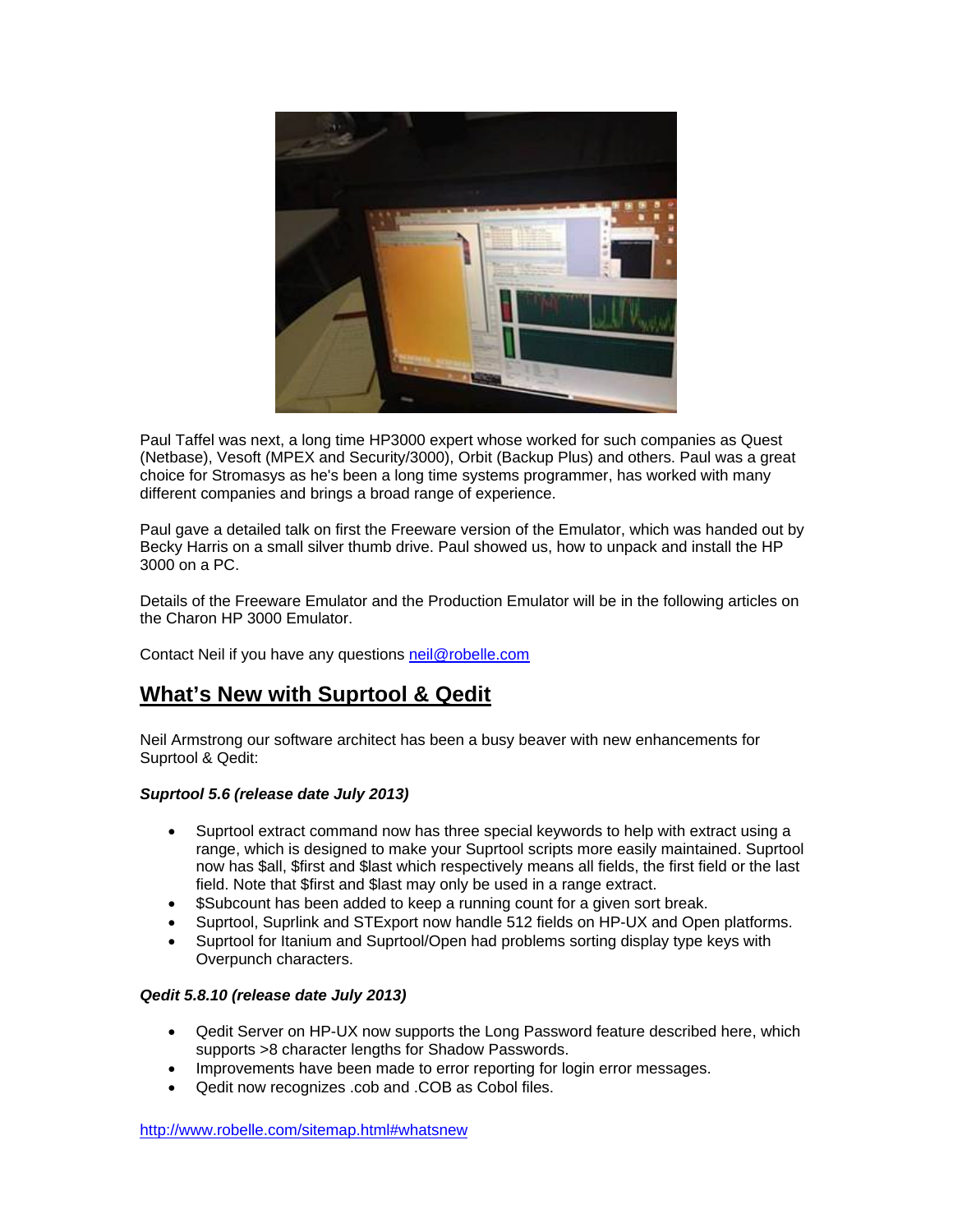# **Once Upon A Time ...**

... there was a small software company called Robelle in western Canada. Robelle sold the Qedit and Suprtool utility software to HP 3000 users in North America. As the products became well known, they received a few orders from overseas. Supporting international customers was difficult as they were many time zones away and English was not their native language. In those days email did not exist!





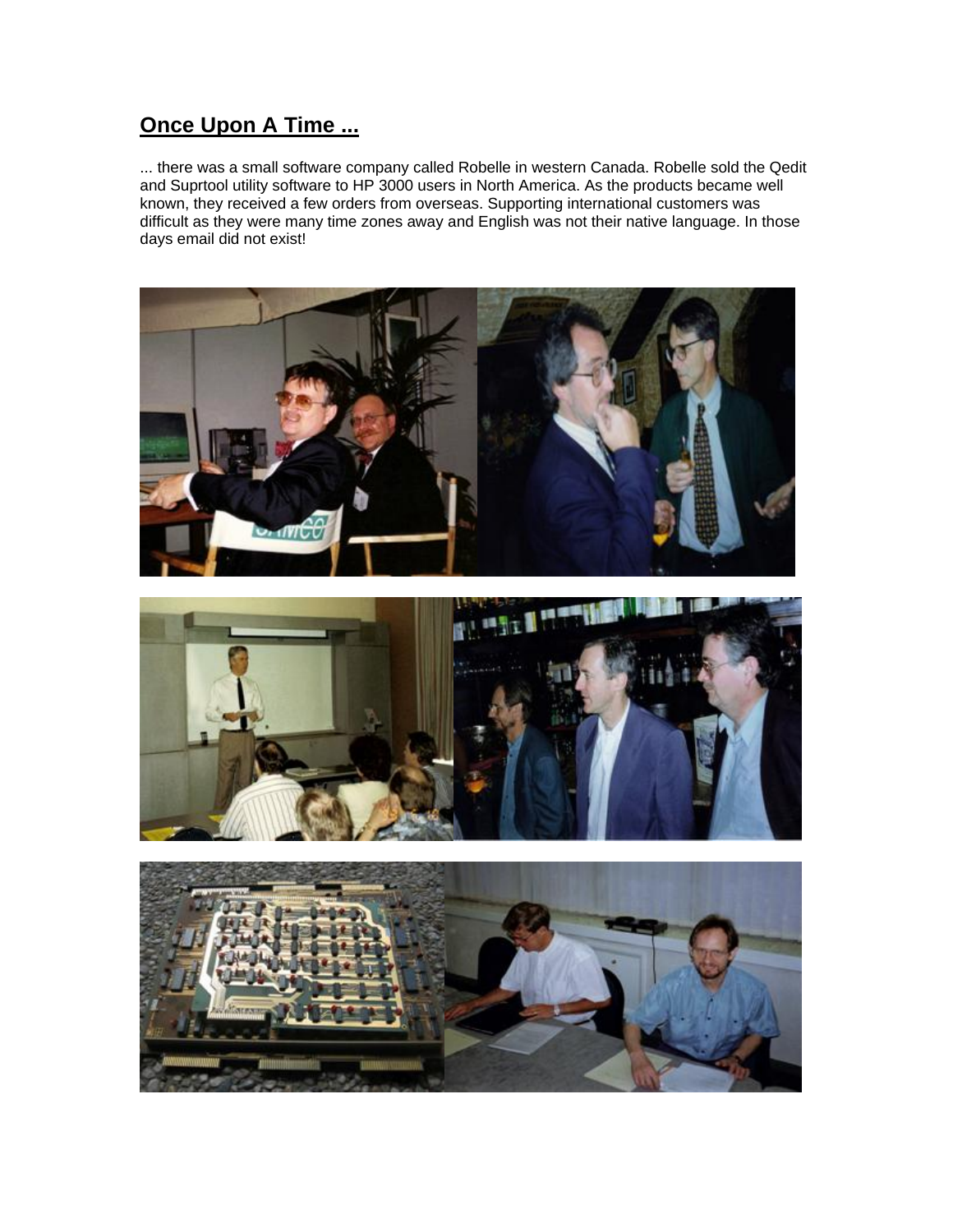



I was reminded of all this when Marius Schild, our dealer in Holland, sent us a copy of a 30-year old letter where we offered him our dealership. In the letter I ask him if he has a Telex number! Technology has changed a lot in the last 30 years. Who knew 30 years later we would literally have a virtual HP 3000 on a USB thumb drive.

I recalled that we were excited to receive purchase orders from many countries and thought it would be better to have local reps we called "dealers". The first dealer was actually one of our first international customers: London Business Schools. They had an HP 3000 to support instruction and admin and the IT people were encouraged to be entrepreneurial to supplement their salaries! They took over our customers in the British Isles and were our dealer for many years. Eventually the HP 3000 was mothballed at London Business School and our team disbanded. Clive Oldfield one of our stalwart reps took over the dealership and continues to have it today.

Over the years our international customers grew. We had dealers in France (Cogelog, Pierre Senant being our original primary contact), SWS Software for German-speaking countries (Kurt Sager being our top booster there), Scandinavia (Ole Nord!), Holland (Marius Schild), Australia (Michael Redmond), South Africa (Synergy Computing) and other locations.

In each country, we selected for our dealer the team which was the most technically competent on the HP 3000. The one time we chose a firm whose primary focus was marketing; we had a lot of problems! After that we stuck to techies. As we wrote to Marius Schild (Samco) when he took over the dealership for Holland, "Our primary objective is high-quality support for our customers, **not** the highest number of sales."

Having international customers gave us the opportunity to travel the world - we had a lot of fun visiting dealers, attending international conferences, giving training classes, and speaking to national users groups in many countries. The dealer arrangement allowed us to have a global presence for Robelle products without the associated costs of setting up offices and all that it would have entailed.